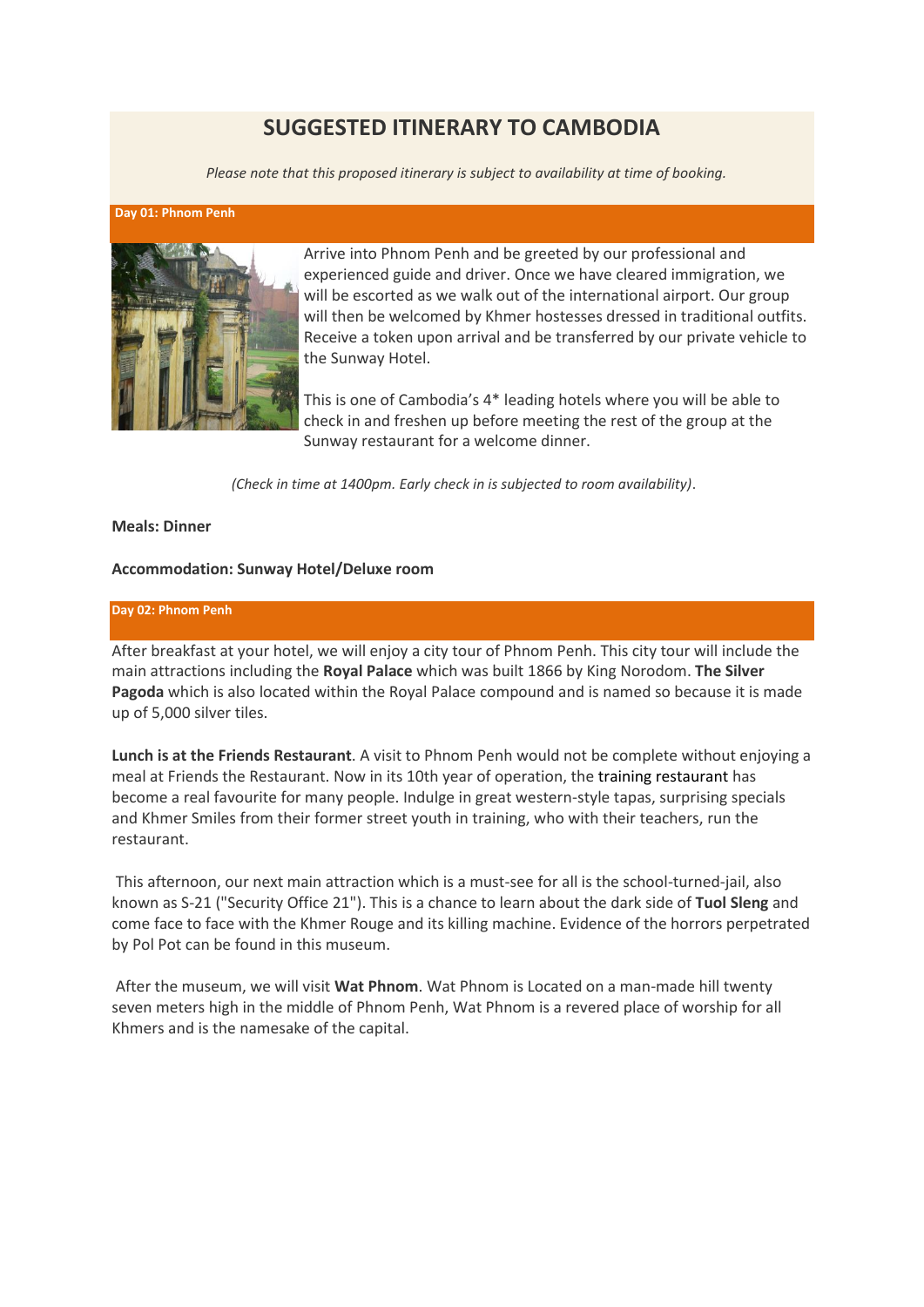

End of the excursion by enjoy a fun **city tour on a cyclo**. This fun cyclo ride will take us around some of the main sites and attractions in Phnom Penh. We will be taken along the riverside which is buzzing with atmosphere to take a glimpse of the people making their daily exercise, tourists enjoying the culinary delights in one of the many restaurants, locals selling their wares and to quite simply witness the exciting hustle and bustle of this fantastic city that Phnom Penh is.

Tonight, dinner will be at the wonderful **Romdeng restaurant**. Tucked away on Street 174 we will find this Cambodian [training restaurant,](http://www.friends-international.org/ourprojects/hospitality.asp?mainmenu=ourprojects&page=fsb)

Romdeng, which is run by former street youth in training. Set in a beautiful colonial building, Romdeng serves a great variety of Cambodian food ranging from almost forgotten recipes from the provinces to contemporary creative Cambodian cuisine.

*Friends and Romdeng restaurants are the same NGO, (non profit government organisation) and Friends-International has been assisting marginalised urban children and youth across the world since 1994. They now run and support projects for these children and their families in Cambodia, Laos, Thailand, Indonesia, Honduras, Mexico, Egypt and Myanmar.*

# **Meals: B, L, D**

# **Accommodation: Sunway Hotel/Deluxe room**

**Day 03: Phnom Penh – Siem Reap by Air**



After Breakfast at your hotel, you will be transferred to the airport for youronward flight to **Siem Reap.**

On arrival into Siem Reap you will be greeted by our professional and experienced guide and driver. We will then embark on our short journey to the hotel where the hotel staff will be waiting, ready to assist with check in

*(Check in time at 1400pm. Early check in is subjected to room availability)*.

After check in, we will enjoy lunch at our hotel. Once we have had our lunch, we will make our way to the **Angkor National Museum**.

The Angkor National Museum will take its visitors through the journey back in time from the creation, to the highest point of civilization. Through the use of interactive exhibits, visitors will develop a deeper understanding of custom, tradition and different beliefs of the ancient empire. Continue by enjoy a fun "**tuk tuk**" ride to **Ta Phrom**.

Ta Phrom was built in the late 12th century by Jayavarman VII as a shrine to his mother and is another must for anyone coming to Siem Reap. As a monastery, there were nearly three thousand priests here including eighteen high priests. Ta Prohm is unforgettable due to the massive trees that were left here intentionally by the archaeologists working on the site. While clearing back the forest it was decided to leave them in place to serve as a reminder of how the original discovers found it and other temples. Many of the trees have grown around and through the remains, and soar high above the temple. This temple, along with those of the **Bayon and Angkor Thom** form the core of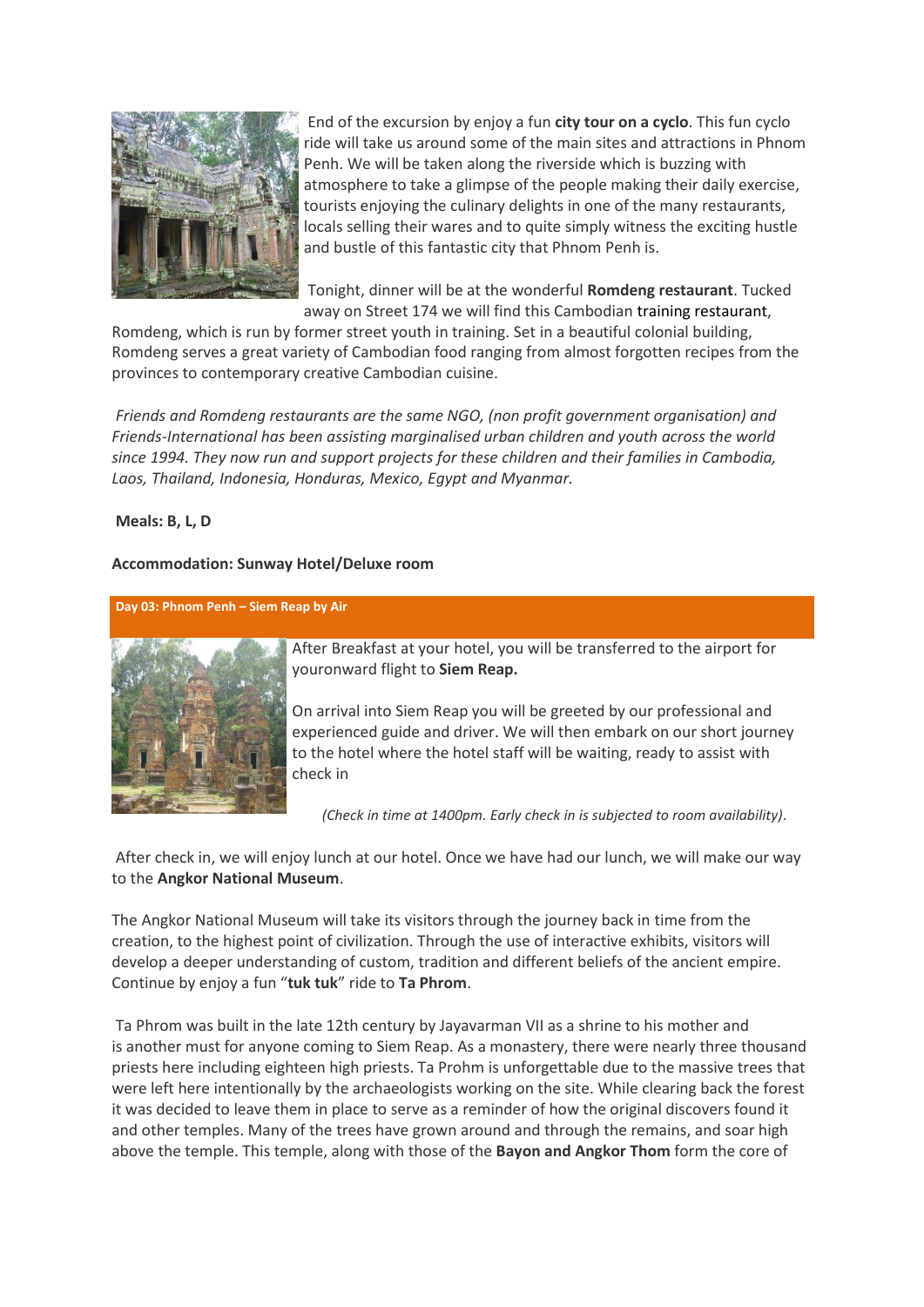any visit to Siem Reap. This is where the famous "Tomb Raider" Movie was filmed, starring world famous Angelina Jolie.

After Ta Phrom, we will then continue our fun **"tuk tuk" ride** to **Pnhom Bakheng** for sunset overlooking the incredible, world-famous **Angkor wat temple**.

After sunset, we will enjoy an evening meal at the award winning **Nest** which is leading the charge as Siem Reap's premier fine dining restaurant – outside of the major hotels. It's a large contemporary space with a menu that fuses eastern and western flavours.

## **Meals: B, L, D**

#### **Accommodation: Tara Angkor Hotel**

## **Day 04: Siem Reap – Leisure Cycling**



After breakfast, we will head to the **Roulos group by bicycle**. This fun soft cycling adventure will lead us to colorful bustling villages, stilted houses; hidden temples and dusty back roads hedged with sugar palms awaiting you. As we cycle through this charming **Cambodian countryside**, you will have the opportunity to see how the local people live, work and trade before arriving at the Roulos group. The Roluos Group was the capital of Indravarman I (877 to 889). These were the first temples built to last and are made of brick with some carved plaster reliefs. The group is made up of the three temples of **Preah Ko, Bakong, and Lolei**. Many of the later

temples in the Angkor group are based on these earlier temples.

We will enjoy an exclusive 5\* picnic lunch at a local house situated in beautiful Cambodian countryside surroundings. Once we have had our lunch, we will move onto a local orphanage. At the orphanage, you will be met by the General Manger, Mr, Sean Samnang, president of Cambodia Orphan Save Organization (COSO) or by one of his representatives who will give you a presentation and an introduction on the orphanage itself. After learning about the orphanage and the children who live here, the children will then perform their Apsara dance and show as a warming thank you for taking the time to visit during your stay in Cambodia. Heading back to the hotel by bus to refresh, and get ready for dinner. Dinner tonight will be at a fantastic performance theatre. You will Step back in time at the only air conditioned theatre in town. Dancers, singers and musicians will bring ancient Khmer culture to life in these spectacular surroundings while you enjoy the very best in Cambodian cuisine.

#### **Meals: B, L, D**

## **Accommodation: Tara Angkor Hotel**

#### **Day 05: Siem Reap**

Today we are going to wake up early so that we can experience **sunrise** at **Angkor Wat**. Getting up at 5am for sunrise at Angkor Wat is an absolute must do while in Siem Reap. If we are lucky enough to get a morning with just the right amount of cloud cover, the sky transforms at around 5:45 from inky navy blue to crimson, pink and red as the sun begins to climb over the horizon. After we have witnessed the sunrise, our excellent guides will then take you through this impressive temple teaching you about its past, and the Khmer Empire. **Angkor Wat**, one of the modern wonders of the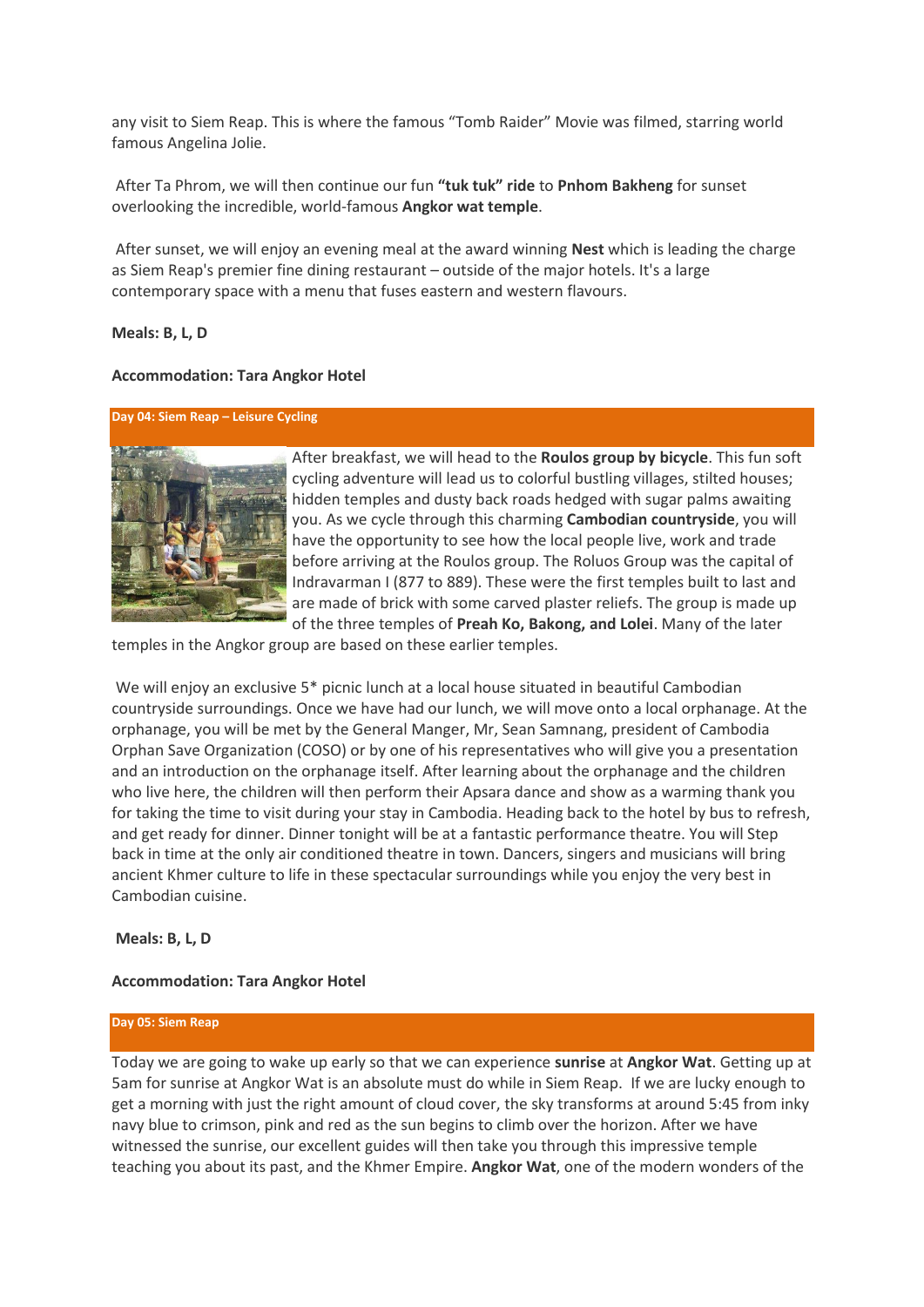world. Be amazed by the sheer size of the temple and learn how the Khmer Empire prospered between the 9th and 13th centuries, around the time when Angkor Wat was built. Stroll through the intricately carved hallways that show hundreds of fine carvings and discover small shrines still in use today by the local people.



Head back to hotel for our breakfast. After breakfast we will continue the rest of our temple tour of the ancient Royal city of **Angkor Thom** with its centre piece, the **Bayon temple**. At first glance, it may seem like a shapeless mass of stone, but further scrutiny reveals towers with enigmatic faces of former King Jayavarman VII looking into every direction. Continue your exploration with a visit to the Terrace of the Elephants, which served as a platform from where the King could welcome back his victorious army. Today will be a slightly later lunch at a restaurant called **Viroth's. Viroth's Restaurant**boasts a sleek and stylish interior. The food is traditional Khmer cuisine and is very tasty. The

spacious dining area is on a raised wooden platform and is flanked on one side by a wall of bamboo rods.

After lunch we will head back to the hotel for a well earned rest after an early start to the day. The rest of the afternoon will then be free for you for you to sit back and relax. We will then meet up again for dinner in the evening. Tonight's meal will be at FCC restaurant. This is where we will indulge in the casually elegant dining at the **FCC Angkor Kitchen**, where rich aromas drift in the tropical breeze and laughter echoes through the open-air canteen. After dinner, we will go shopping at the Angkor night market for some retail therapy. **The Angkor Night Market** in [Siem Reap](http://www.globaltravelmate.com/asia/cambodia/siem-reap) is unique and offers shopping in a nice and relaxed atmosphere.

The bamboo stalls display a good range of local wares, clothes, handicrafts as well as several goods produced and sold by local communities and non-governmental organizations. Therefore at the Angkor Night Market you might find different products compared to other markets. The ones with tired feet can go for an open-air foot massage in one of the beach chairs next to the Island bar or try the Dr. Fish Massage! At the **Angkor Night Market** you can even find an air-conditioned [Movie](http://www.globaltravelmate.com/asia/cambodia/siem-reap/siem-reap-entertainment/787-siem-reap-movie-mall.html)  [Mall](http://www.globaltravelmate.com/asia/cambodia/siem-reap/siem-reap-entertainment/787-siem-reap-movie-mall.html) showing various films about Cambodia's recent history and ecology.

#### **Meals: B, L, D**

#### **Accommodation: Tara Angkor Hotel**

## **Day 06: Siem Reap**

After our breakfast at hotel, we will head to the "**Cooks in tuks tuks**" for our cooking class. Here we will enjoy a guided tour of a unique local produce market with our chef who will explain some of the uses of the unusual produce to be found there. Return for a hands on cooking demonstration in Khmer cuisine followed by a traditional style lunch.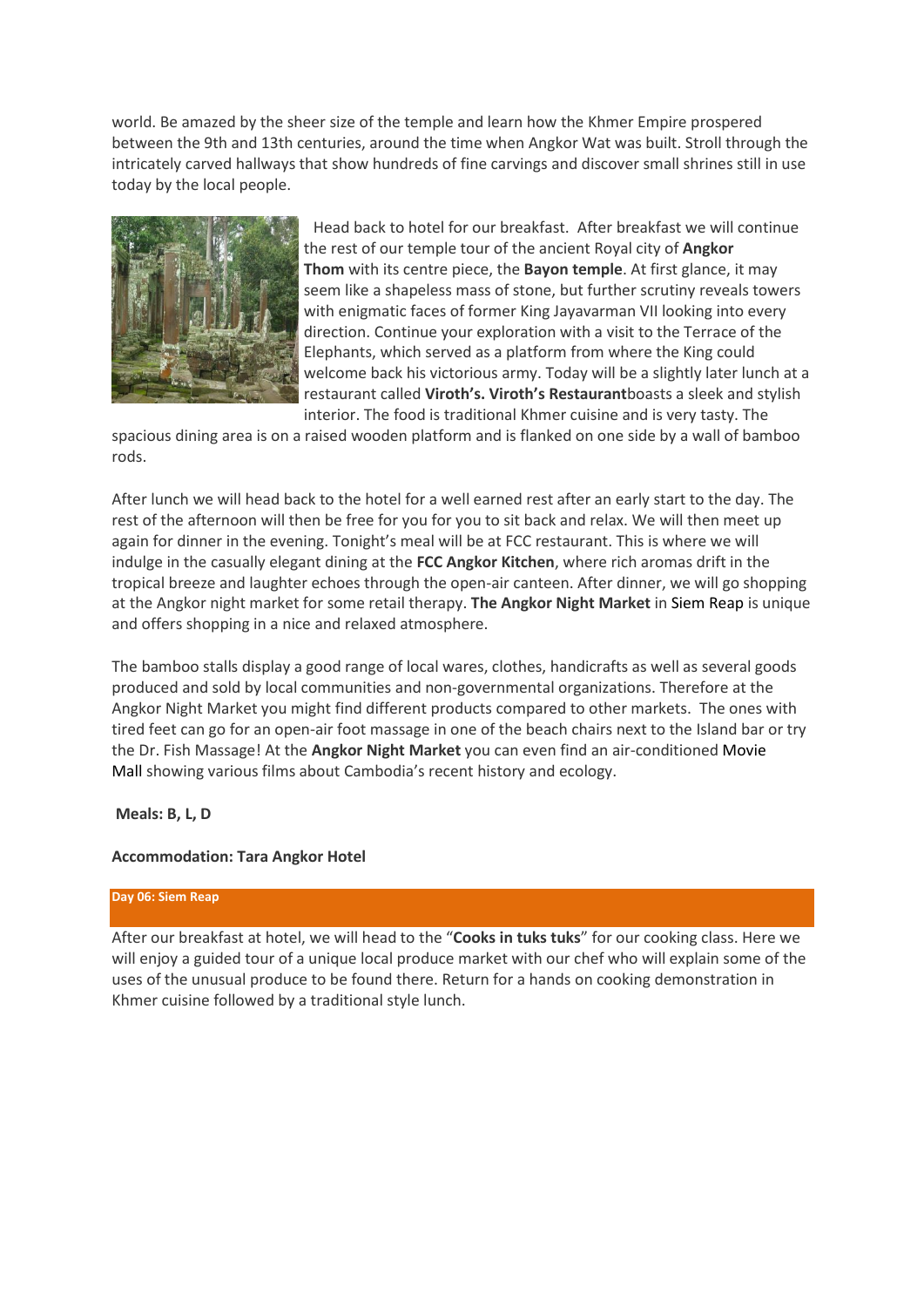

After our fun time at the cooking class, we will go to visit **Kom Pong Kleang**stilted village. This is where we will embark on an interesting boat trip on theTonle Sap Lake, where we will also have the opportunity to learn about life on the lake. Tonle Sap is South East Asia's largest freshwater lake with its size varying greatly depending on the season, as it is swelling to about four times its size during the wet season. Living on water is an art that the Khmer people have mastered over the course of time. Whilst at **Kampong Kleang**, we will take the opportunity to have a meeting with the local **Buddhist Monks**. This is where we will observe the

local customs and talk with our hosts to learn about Buddhism and the differences they face, when living on the water around this amazing lake.

Tonight, dinner is at **Cafe Indochine**, a great way to end our day, when coming back from the great lake, on an authentic Khmer note! This restaurant is a genuine tranquil hideaway, offering authenticity, serenity and décor, the Cafe Indochine is situated in one of the few remaining traditional style, Khmer houses in Siem Reap. The site's authenticity; tasteful and original décor, the quality of the cuisine and top class service create a voyage in time to allow you to discover the Khmer people and their culture in a very unique way.

# **Meals: B, L, D**

# **Accommodation: Tara Angkor Hotel**

## **Day 07: Siem Reap**

After breakfast at hotel, visit **Artisans d'Angkor** which focuses on training unschooled rural youth in traditional handicrafts. Discover Cambodian handicraft by observing the artisans at work. Continue to the Angkor Silk Farm that gives excellent insight into how silk is traditionally made in Cambodia. The farm supports vulnerable women to make a living for their families. **Visit the Silk Farm** and follow each step of the silk process, from growing the mulberry trees to providing the essential ingredients to grow and feed silkworms.

# Lunch today is at the **Sugar Palm restaurant**.

After lunch, the rest of the day will be free and easy for you to relax back at the hotel before enjoying our grand finale meal. Our guide and driver will be on standby for the afternoon. Tonight we will prepare for our last and farewell meal together. This will be a wonderful and exclusive 5<sup>\*</sup> dinner in a secret location with a live **DJ at the Athakon House**. This is a beautiful and traditional house set in the Cambodian countryside.

# **Meals: B, L, D**

# **Accommodation: Tara Angkor Hotel**

**Day 08: Siem Reap**

After breakfast at the hotel, you will be transferred directly to the airport for your onward flight.

**Meals: B**

**End of services!!!**